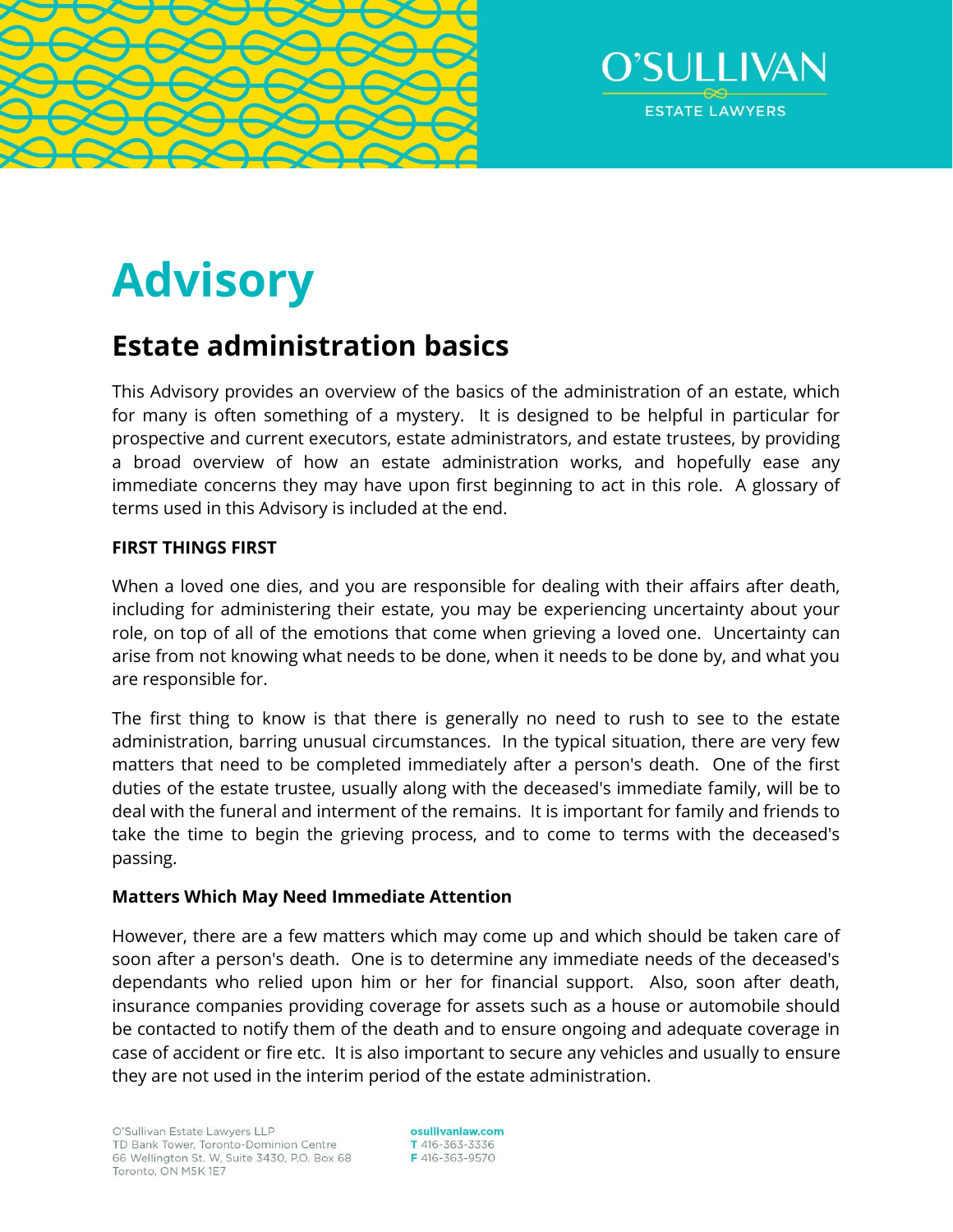

It is helpful, but usually not urgent, for the estate trustee to obtain preliminary legal advice, which often provides not only clarity and answers to initial questions, but also peace of mind that nothing of immediate importance is being overlooked. It is important to review the Will and confirm the estate trustee's authority to act, or confirm that no valid Will appears to have been made by the deceased, and as a result determine who the applicable court rules provide will be entitled to apply to court to administer the estate.

# **Income Tax Returns**

One matter which does not need to be completed right after death is filing Canadian tax returns. When a taxpayer dies after the end of a year, but before filing their income tax return for the previous year, the estate trustee has six months to file the return. Likewise, no matter when a taxpayer dies in the year, the estate trustee has at least six months to file the deceased's terminal tax return. However, six months can pass quickly, and it is important to contact a tax advisor on a timely basis regarding the preparation of tax returns for the deceased and to diarize applicable filing deadlines.

# **NEXT STEPS**

# **General Legal Responsibilities of an Estate Trustee**

Estate trustees are fiduciaries, and are subject to fiduciary duties which attach to their role, including:

- they must exercise ordinary care and prudence;
- they must follow the directions contained in the will or other governing document or legislation (unless the court authorizes changes or the beneficiaries consent);
- they must treat all beneficiaries impartially and with an even hand unless otherwise directed in the will;
- they may not delegate their authority to make decisions in connection with the administration of the estate assets to anyone else;
- they may not place themselves in a position so as to be acting in conflict with the best interests of the beneficiaries;
- they must keep and maintain records and produce accounts upon reasonable notice; and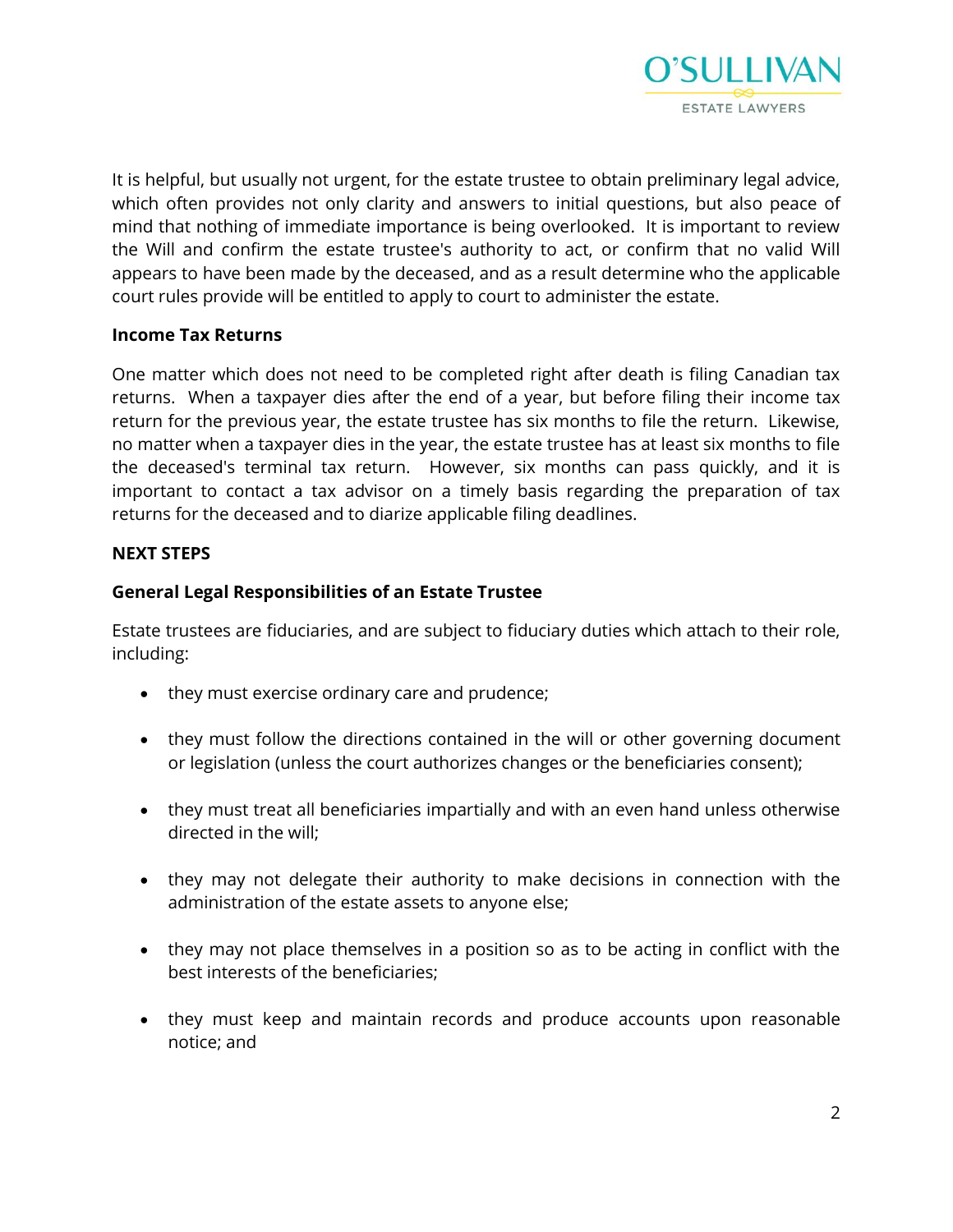

they must not unreasonably delay the estate's administration.

# **Recordkeeping**

One of the most important duties of an estate trustee is to maintain accurate and complete records showing his or her dealings with the estate, including regarding the real and personal property, cash and investments. The reason for this is that the beneficiaries of an estate have a legal right to request from the estate trustee a detailed account of the estate trustee's dealings throughout the duration of the administration of the estate. Complete records include:

- all bills, receipts and invoices;
- all banking records, such as bank statements, passbooks, cancelled cheques;
- investment statements showing all transactions;
- reporting letters for all real estate dispositions;
- tax returns, notices of assessment/reassessment, and any other communications with tax authorities.

It is also prudent to keep copies of all legal, tax and other professional advice, although these may not be producible as part of an accounting process depending on the circumstances.

Records need not be kept in any particular format, and copies of all of the above-noted records with notes regarding any transaction not immediately obvious from the records, or a separate ledger of all such transactions, will usually be sufficient. Estate trustees should start their records at the beginning of the estate administration to avoid having to recreate them later on, particularly because this is often challenging and can be overwhelming. They should also keep an ongoing record of all of the time they spend on the estate, and a detailed description of the activities on which the time was spent.

# **Determine Assets and Liabilities**

Determining the estate assets and liabilities is of primary importance in any estate administration, including for the following purposes: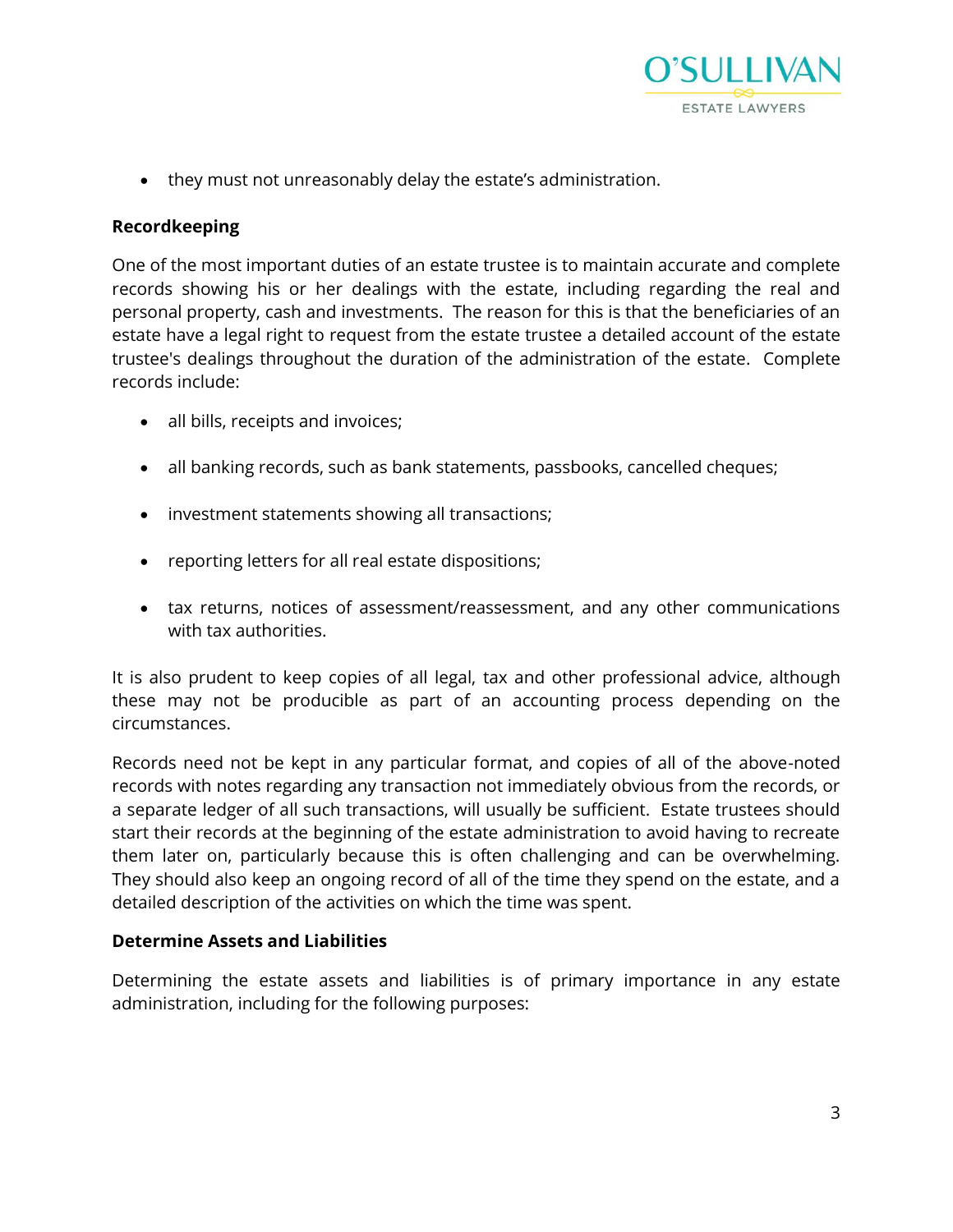

- distributing the estate;
- completing tax returns;
- completing the probate application (application for a Certificate of Appointment of Estate Trustee under Ontario court rules) and related Estate Administration Tax filings (discussed below);
- ensuring the estate is solvent (an insolvent estate has unique rules); and,
- ensuring the estate trustee does not fail in their responsibilities, and therefore open him or herself to personal liability.

Even if the deceased kept good records in easily accessible format (which is often not the case, for example because of electronic banking), it may be necessary to correspond with multiple financial institutions to discover or verify assets and liabilities and their various date of death values. Real estate title records may need to be searched, requiring the assistance of a lawyer, safety deposit boxes accessed and inventoried, personal effects catalogued, etc.

It will also often be necessary to obtain valuations for various assets. Values for financial assets are usually easily obtained from the institutions holding the assets upon request and production of proof of death and authority to make such a request. Other assets, including personal effects, may require the help of real estate brokers or other professionals, including qualified appraisers. These valuations will often be necessary for the probate application and may also be important for income tax filings.

Liabilities will often be determined by contacting various financial institutions, and most will usually be patient regarding repayment upon being advised of the deceased's death. In some cases, an advertisement for creditors may be necessary. There may also be litigation or spousal, dependant or other claims to be dealt with, in which case a lawyer's assistance will be necessary. Tax filings, of course, must be completed, and are discussed further below.

# **Probate Applications and Estate Administration Tax**

Obtaining a probate certificate (referred to as a Certificate of Appointment of Estate Trustee under Ontario court rules) or other court appointment of an estate trustee will be necessary in many estates in order to prove to third parties the authority of the estate trustee to deal with the assets of the deceased, although there is no general requirement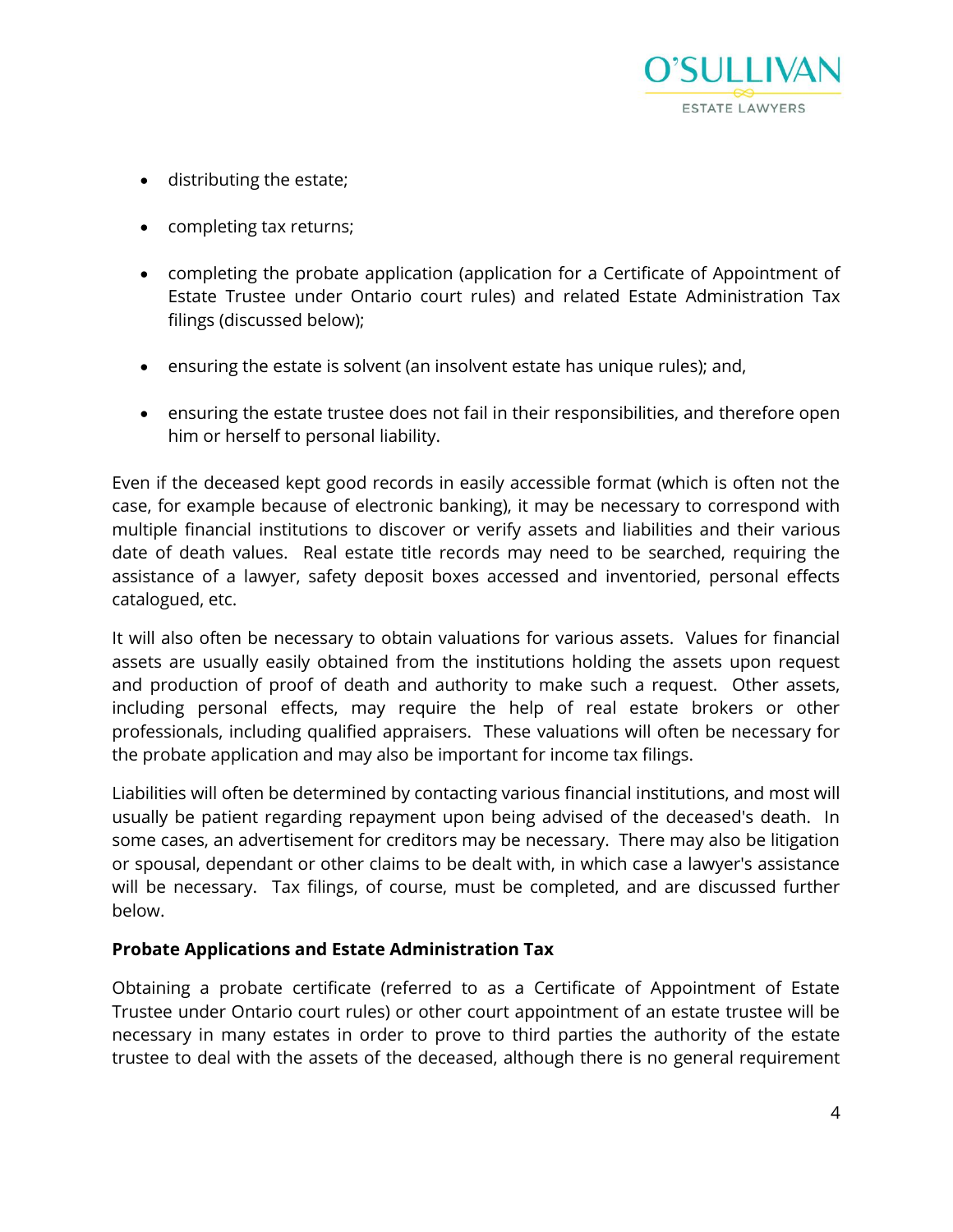

under Ontario law to apply for a certificate of appointment. Generally, the necessity for a certificate of appointment or other court grant confirming the estate trustee's authority to act will be dictated by the financial institutions holding the deceased's assets, or in the case of real estate, by the land registry system. In some cases it is prudent for an estate trustee to apply for a court grant of authority, regardless of whether or not it is necessary to administer the assets, in order to confirm the validity of the will and protect the estate trustee in administering and distributing the estate.

Ontario Estate Administration Tax (previously and colloquially known as probate fees) is calculated based on the value of the estate and is payable at the time the estate trustee or his or her lawyer files the application for a certificate of appointment. The tax is computed as follows: \$15.00 for each \$1,000.00 by which the value of the Estate exceeds \$50,000.00 (rounded up to the next highest \$1,000.00, with the first \$50,000 of value exempted from the tax).

Further, the Ontario Government enacted regulations to the *Estate Administration Tax Act* which came into effect January 1, 2015 (amended effective January 1, 2020), and which impose substantial compliance requirements on estate trustees who apply for a certificate of appointment. To summarize, under these reporting requirements, an initial Estate Information Return must be filed within 180 days of the Certificate of Appointment of Estate Trustee being issued by the Court. The Estate Information Return requires certain information, in particular detailed information regarding the estate assets and their fair market value. There are penalties for non-compliance with these requirements. Asset values must be substantiated with appropriate documentation such as appraisals should an Estate Information Return be audited by the Ontario Ministry of Finance, the government body responsible for the collection of Estate Administration Tax in Ontario.

#### **Other and Miscellaneous Matters**

Other matters which should be taken care of in the first few months of an estate administration, although some have no particular deadlines and can be seen to when the estate trustee is able to do so, include:

- returning identification such as health cards, driver's licenses, passports, etc. to various government ministries and advising them and other ministries, including Canada Revenue Agency, Service Canada, and Service Ontario, of the deceased's death;
- contacting pension administrators and private health insurers to advise them of the deceased's death and to apply for any final benefits owing to the estate, or ascertain if any overpayment of benefits requires a refund;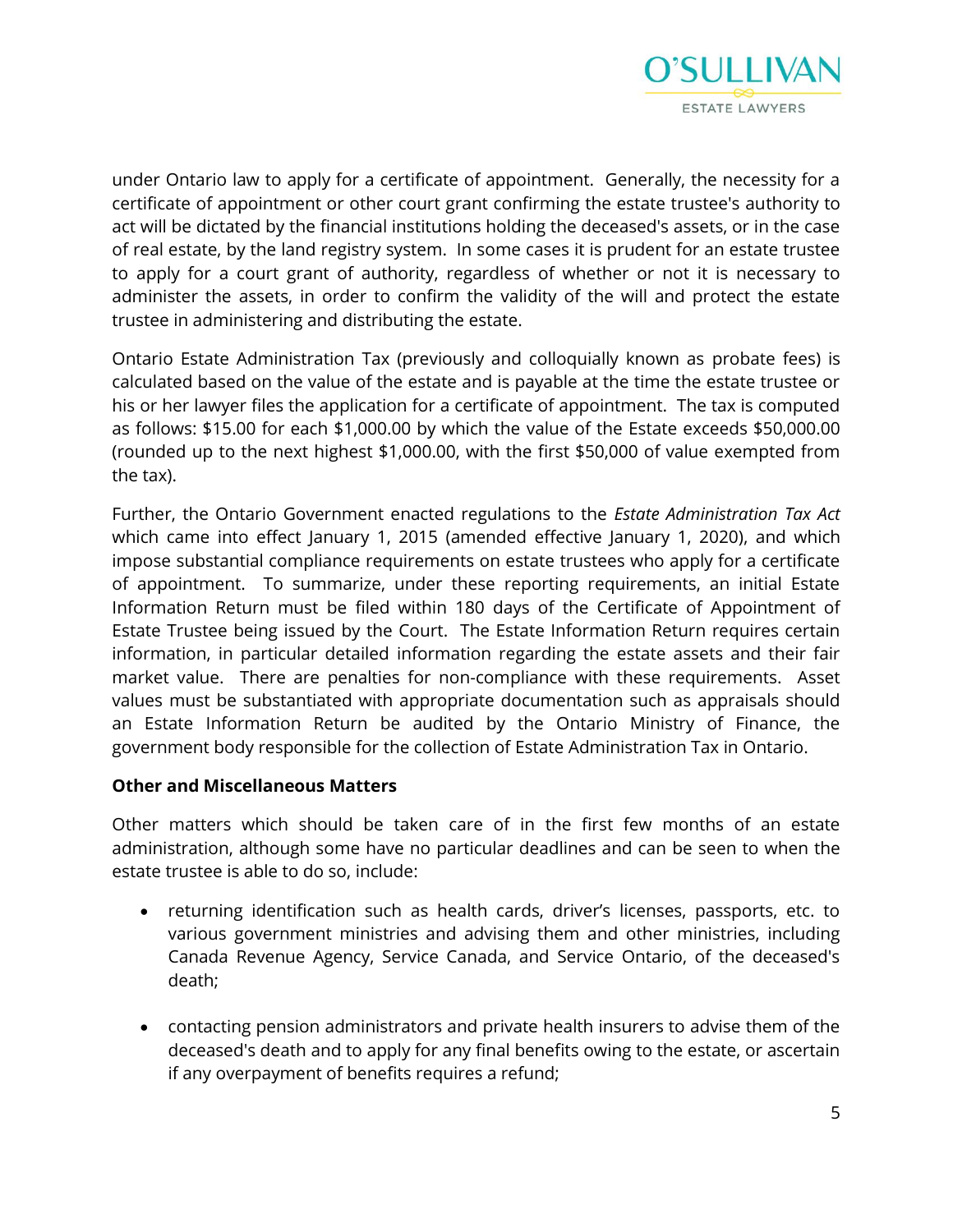

- applying for Canada Pension Plan death and other applicable benefits;
- contacting life insurers to apply for the proceeds of any policy not payable to designated beneficiaries or designated to be paid to the estate.

Some of the above matters, such as completing the application for the Canada Pension Plan death benefit, are routinely dealt with by some funeral homes. Before proceeding, the estate trustee should confirm what matters may already have been completed.

# **INCOME TAX RETURNS AND POST-MORTEM TAX PLANNING**

# **Basics of Canadian Income Tax Returns for Deceased Taxpayers**

Under the Canadian *Income Tax Act*, the estate trustee is required to file the following Canadian income tax returns for an estate:

- (a) returns for any taxation year prior to the year of death not previously filed;
- (b) a final or "terminal" return for the year of death covering the period from January 1st to the date of death;
- (c) in certain cases, a T3 trust return covering income received on the estate assets from the date of death to either the end of the calendar year or the estate year (365 days later), whichever period is elected by the estate trustee.

On January 1, 2016, new income tax rules regarding the taxation of estates and trusts came into effect. These rules may require special considerations, tax filings or elections to be made for the estate. For example, in order to obtain certain income tax benefits for the estate, it will be necessary to ensure that a "graduated rate estate" designation is made for the estate in the estate's first income tax filing. Please see our Advisory "Estate and Trust Taxation: Important Considerations", available on our website or on request, which provides an overview of these rules and how they may affect the taxation of estates and trusts, as well as trust and estate tax matters generally.

# **Possible Additional Income Tax Filings**

If the deceased had a business or profession, or was a director of a private corporation or a trustee of a trust, additional income tax and other filings may be necessary. In those cases, professional advice should be sought without delay to ensure matters get taken care of in a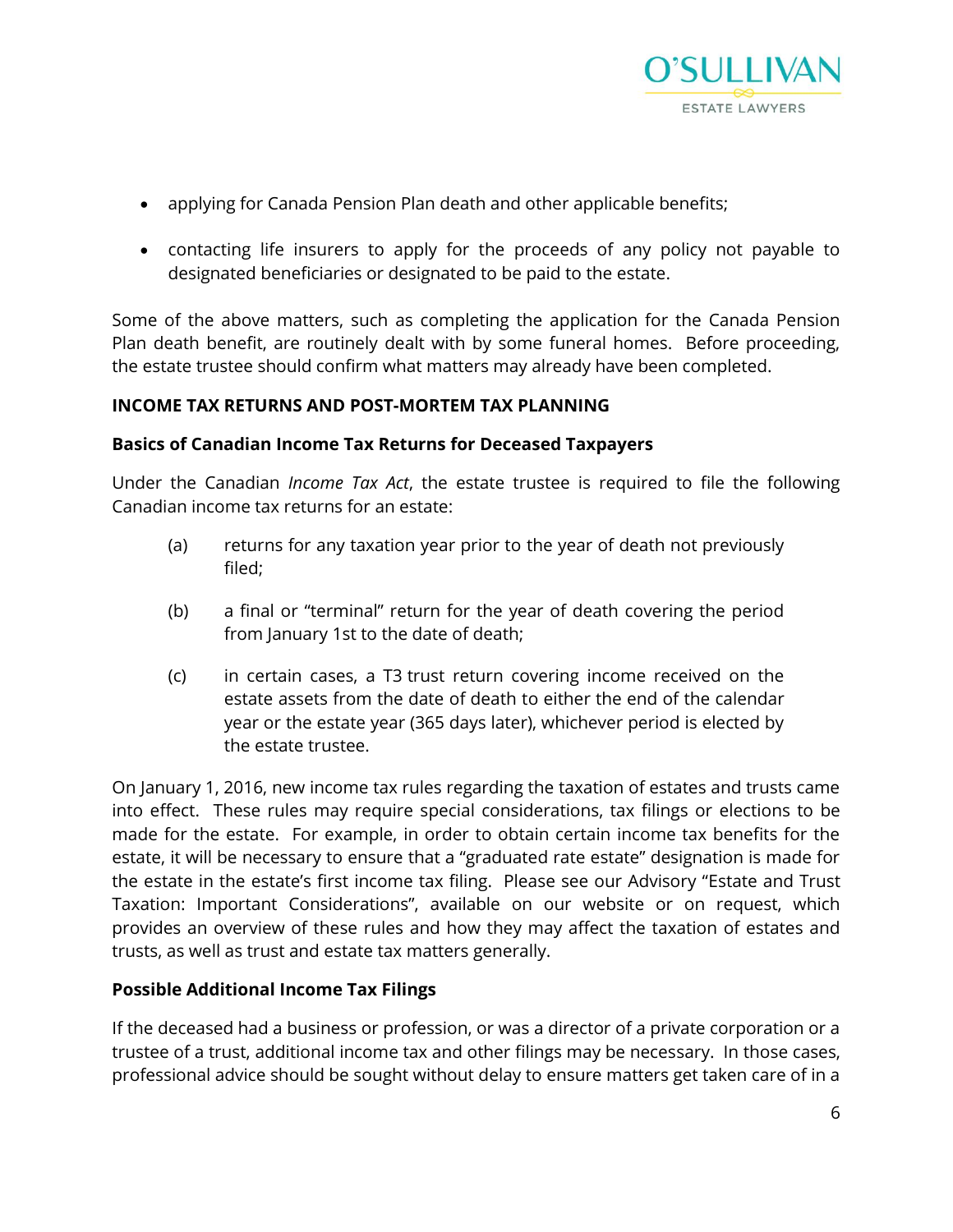

timely manner, given there may be income tax deadlines for such entities which should not be missed. As well, if the deceased had any affiliation with, or connection to, another jurisdiction outside Canada, it will be important to determine whether there are any foreign income tax filings or payment or other obligations and the applicable due dates for them.

# **Post-Mortem Tax Planning**

It is also important to obtain tax advice regarding any post-mortem tax planning which should be undertaken. Planning may be required for private corporations in which the deceased was a shareholder, and may need to be completed within the first year after his or her death given time limitations under Canadian tax legislation. The estate trustee should consult a tax advisor familiar with such planning on a timely basis to determine if any planning may be appropriate in the circumstances, and if so, to formulate a plan.

# **LIQUIDATION OF ASSETS, PAYMENT OF DEBTS, CLAIMS, AND LEGACIES AND DISTRIBUTION OF SPECIFIC BEQUESTS**

# **Consider the Terms of the Will**

Before any assets are sold, it is imperative to confirm the terms of the deceased's Will, so that any specific bequests are carried out and any assets which are to pass to beneficiaries in their current form are not sold. There may be other directions or wishes to take into consideration as well before the estate trustee begins liquidating assets.

# **Personal and Household Effects**

Personal and household effects, including automobiles or other vehicles, even when the deceased has made no specific gifts of any of them, are often dealt with differently than other assets. This is due to the fact that many items, while of modest monetary value, may be of enormous personal or sentimental importance to family or friends. They can often take a disproportionate time to sort and dispose of as well. In some cases, beneficiaries or family and friends may want to purchase or otherwise obtain personal items from the estate, rather than have them disposed of at auction or given to charity. Although an estate trustee may not be under a legal obligation to follow these wishes unless the Will directs him or her to, ignoring them can often lead to family acrimony and disputes.

The delivery of items subject to a specific gift in the deceased's will, called a "specific bequest", and payment of a gift of a specific amount of money, called a "legacy", and the releases which should be obtained for each are discussed below.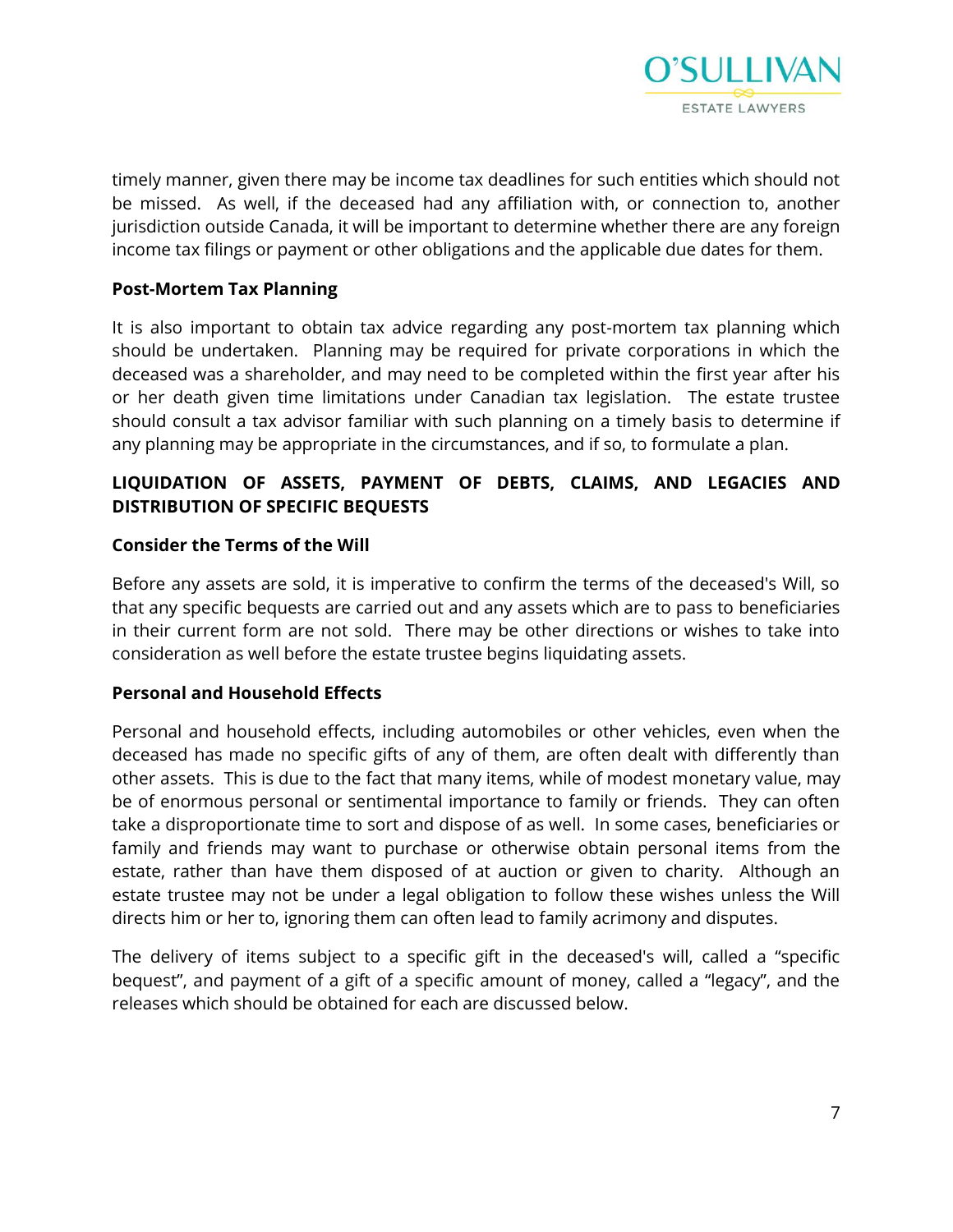

# **Other Assets**

In the normal course, the estate trustee will usually proceed to liquidate all assets that have value, particularly financial assets, and deposit the proceeds to the estate bank account. Items in safety deposit boxes or other safe storage should not be forgotten. It is a fundamental duty of the estate trustee to preserve the value of the assets for the estate. Unless the will specifically authorizes it, the estate trustee cannot purchase any assets from the estate without prior court approval.

#### **Payment of Debts**

Assuming the estate is solvent, the estate trustee also has a general responsibility to ensure all debts are paid. There may, however, be exceptions, such as debts which may not be enforceable, or mortgages on real property where the property is subject to a specific bequest and the beneficiary is to take over the mortgage as a condition of the bequest. In such cases, legal advice may be necessary to ensure the estate trustee does not inadvertently pay a debt which should not be paid, which can lead to claims against the estate trustee and may expose him or her to personal liability.

If the estate trustee is not familiar with the deceased's personal affairs, in order to be fully satisfied there are no creditors, or if the deceased died without a will, it may be necessary to advertise for creditors to ensure all debts of the deceased are identified. Trustee legislation can provide protection to the estate trustee from personal liability for having distributed the estate without paying a legitimate creditor if the estate trustee advertised for creditors in the correct manner.

# **Payment of Claims**

In some estates, the deceased will have been involved in litigation prior to his or her death which the estate trustee may need to continue, or there may be claims by or against the estate after death which the estate trustee will need to pursue or defend. Claims against the estate can include a claim by a married spouse under the *Family Law Act* where the spouse elects to take their entitlement under the equalization of net family property provisions of that legislation, rather than what they are entitled to under the will, or under the applicable legislation if there is no will, or claims by alleged dependants of the deceased for support under the *Succession Law Reform Act* where they believe they have not been provided with adequate support under the will or otherwise. Claims on behalf of the estate might include an action for damages where the deceased died in a motor vehicle accident caused by someone else, or for payment of a debt owing to the deceased. If any claims are successful or are negotiated to a settlement, the estate trustee will need to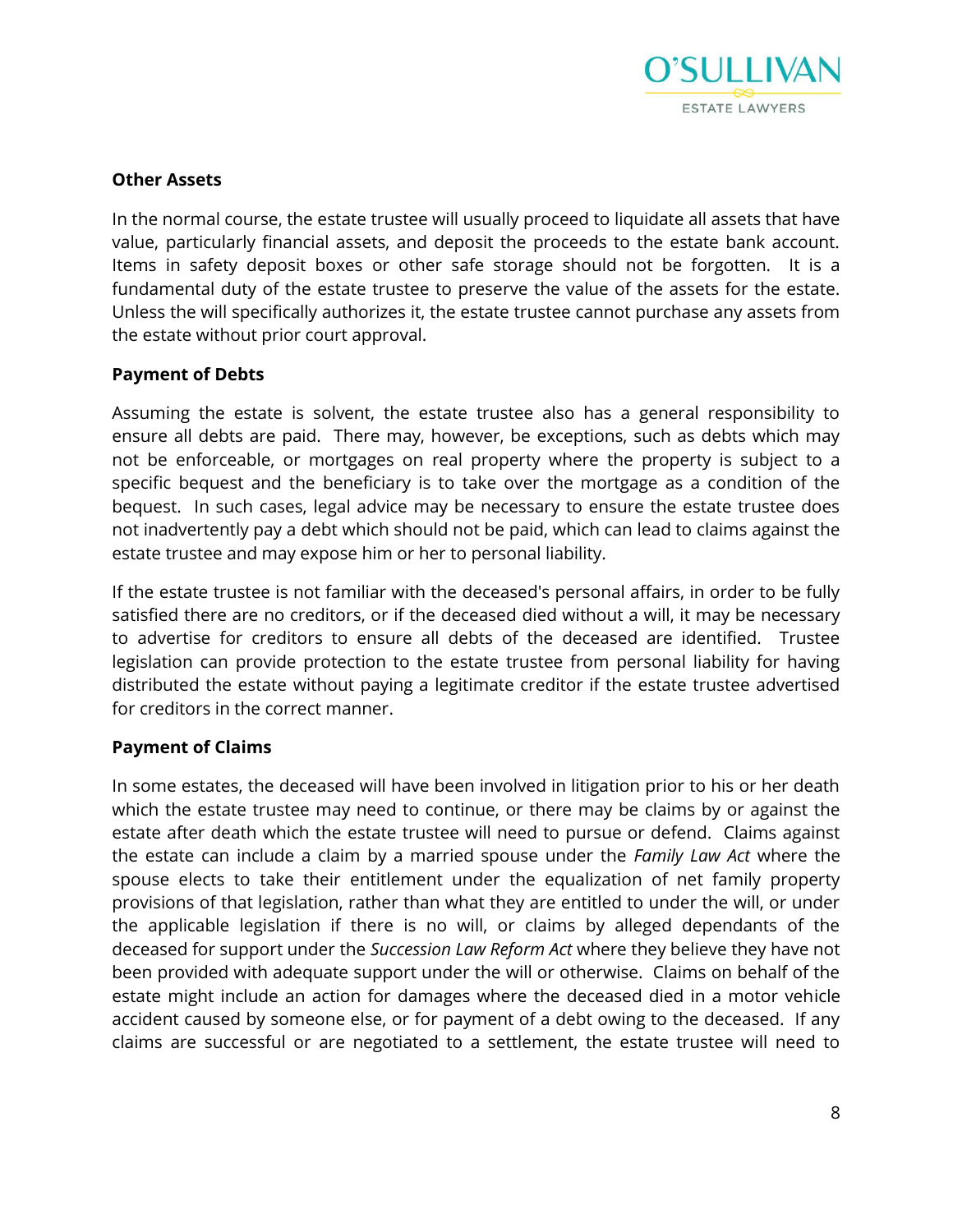

ensure all terms of the judgment or settlement are completed and any payments to or by the estate collected or made.

In cases where a claim arises in the course of the estate administration, the estate trustee should immediately obtain legal advice. In other cases, for example where the deceased had a married spouse or possible dependant, the estate trustee should obtain legal advice before making any distributions to beneficiaries, to ensure he or she does not become liable for having made such distributions in the face of a potential claim or before the limitation period for the claim has run out.

# **Cash Legacies and Specific Bequests**

Once the debts and liabilities have been determined and it is certain there are sufficient assets, specific bequests and cash legacies are in the normal course paid and distributed. Releases and receipts for such payments or transfers should be obtained at the time of payment or transfer to ensure the estate trustee is protected from future claims that the beneficiaries did not receive what they are entitled to.

#### **FINAL STEPS**

# **Accounting, Releases and Residual Distributions**

Once all other steps are completed, the estate trustee will be in a position to provide an accounting to the beneficiaries of the remainder of the estate which is left after the transfer of specific bequests and payment of cash legacies have been completed, which is called the residue of the estate, obtain releases from the beneficiaries of the residue to confirm their approval of the administration of the estate and the estate trustee's compensation (if requested - discussed below), and make a substantial distribution of the estate. In some cases, one or more interim distributions may be appropriate, in which case an accounting, approval and a release process should be completed up to that distribution, and the final accounting will be for the period after the interim accounting was provided.

Certain tax filings may be necessary if any beneficiaries are non-residents of Canada for income tax purposes, and professional advice should be sought in those cases.

# **Holdbacks and Tax Clearance Certificates**

The estate trustee should keep an amount as a holdback to pay final liabilities and expenses and to ensure he or she has funds for any reassessed income taxes, including upon applying for a tax clearance certificate, discussed below. If a tax clearance certificate is applied for, once the tax clearance certificate is obtained the remaining amount of the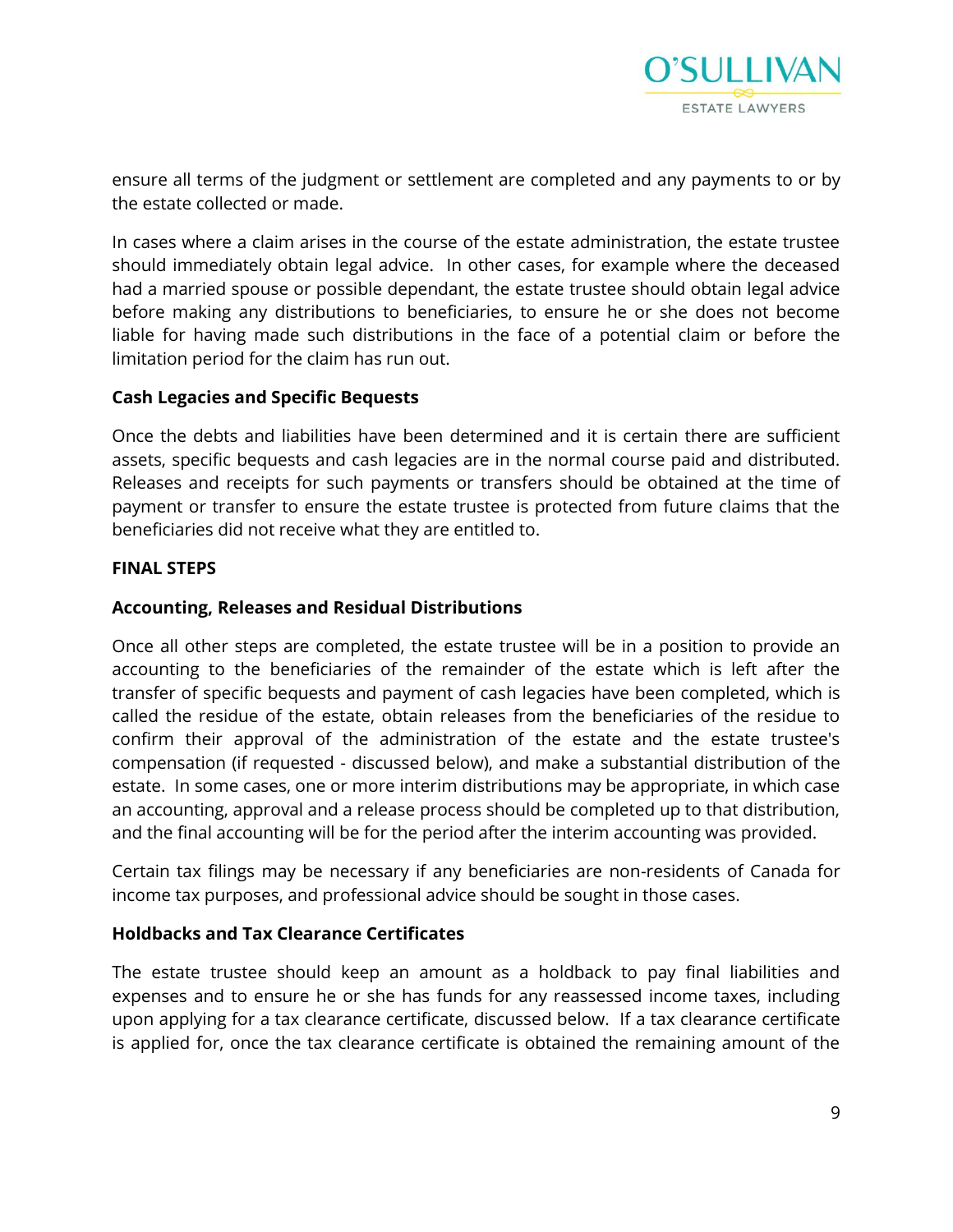

holdback can usually be distributed to the beneficiaries with a report as to how it was calculated.

# **Compensation**

In addition to being entitled to reimbursement for all reasonable out-of-pocket expenses, estate trustees are entitled to receive compensation for their care, trouble and responsibility in acting as a fiduciary unless the will provides otherwise. The statutory basis for claims of compensation for estate trustees is found in section 61(1) of the *Trustee Act*, which provides as follows:

61. (1) A trustee, guardian or personal representative is entitled to such fair and reasonable allowance for the care, pains and trouble, and the time expended in and about the estate, as may be allowed by a judge of the Superior Court of Justice.

Aside from stating that the compensation be "fair and reasonable," the *Trustee Act* does not contain any rules as to the calculation and amount of compensation. However, in Ontario the courts have developed a "rule of thumb" tariff, which is typically departed from only where the circumstances justify. The "tariff" is calculated for estates with no ongoing trusts as 2.5% of receipts and 2.5% of disbursements, although a rough calculation of 5% of the value of the estate will provide a general guideline in many cases.

In determining the amount of compensation payable to an estate trustee, the court will review the compensation that results from the "tariff" rate and then consider whether this amount is reasonable, based on the following factors established by case law:

- 1. The magnitude of the estate;
- 2. The care and responsibility arising therefrom;
- 3. The time spent by the estate trustee in performing his or her duties;
- 4. The skill and ability displayed; and,
- 5. The success which has attended the estate trustee's administration.

The legal and statutory rules regarding estate trustees' compensation is always subject to the specific terms of the deceased's will. The will can fix compensation at a certain amount or rate or method of calculation, or can deny compensation to the estate trustee altogether. The deceased can also enter into a compensation agreement with a trust company or other professional as part of his or her estate planning, or the beneficiaries, if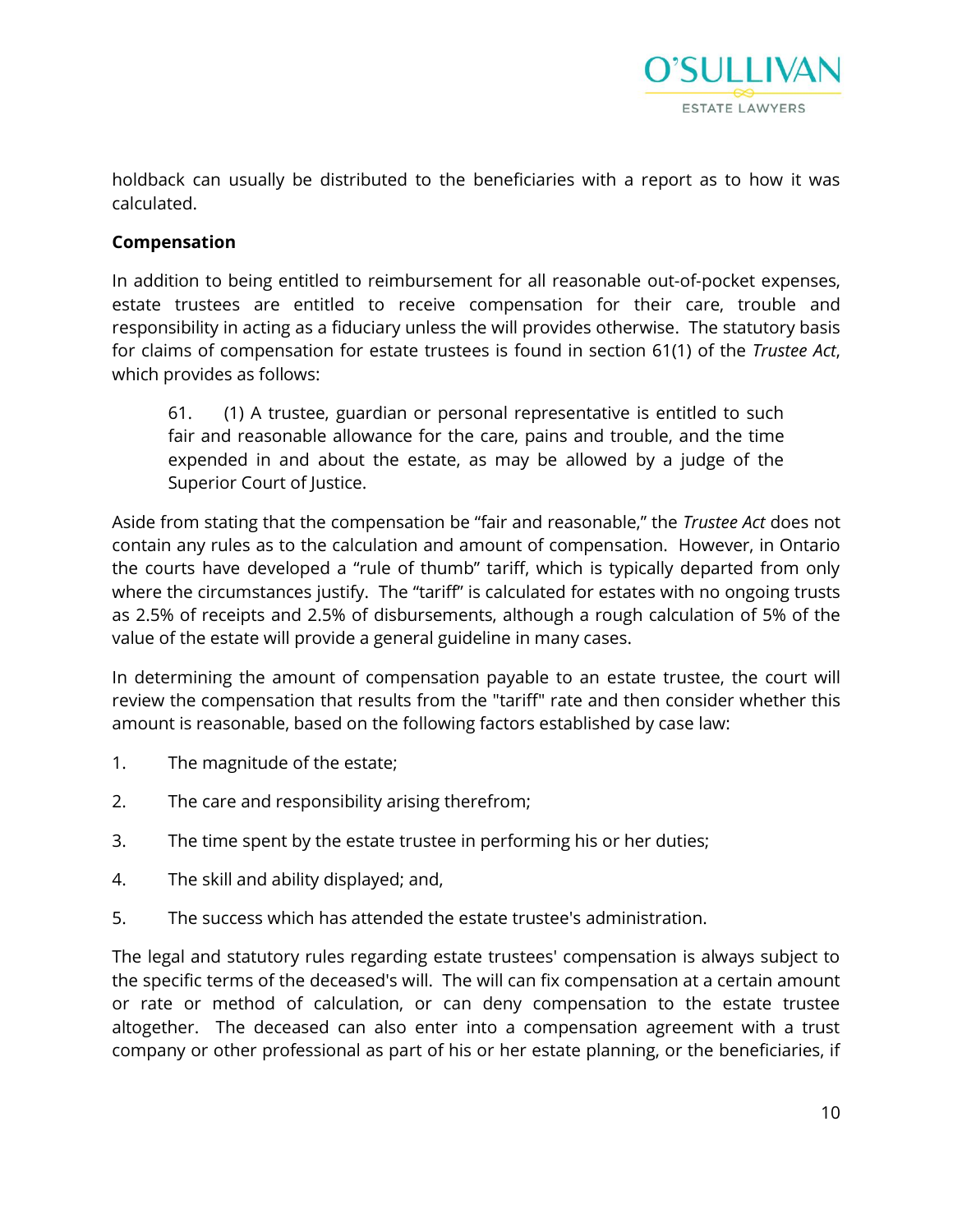

they are all adults and capable, can come to an agreement with the estate trustee about his or her compensation.

# **Tax Clearance Certificate**

In order to protect the estate trustee from being personal liable for any unpaid taxes, a tax clearance certificate should be obtained from Canada Revenue Agency before distributing any property under his or her control. A clearance certificate certifies that all taxes, Canada Pension Plan contributions, Unemployment Insurance premiums, interest and/or penalties assessed or chargeable or payable out of the property of the deceased (prior to death) and his or her estate have been paid, or that security for payment has been accepted by the Minister of Finance. Distribution of property without a certificate renders the estate trustee personally liable for any unpaid amounts if the assets remaining in the estate are insufficient to satisfy the income tax obligations.

#### **SUMMARY**

While there are a great many duties that must be completed in the administration of an estate, it is important to remember that the administration can and should in the normal course proceed in an orderly fashion. However, because there are many matters to be completed, it is important to inform the beneficiaries regarding how long the administration of the estate will take, the process involved, and what expenses and other liabilities must be paid before the residue can be distributed. With good organization, communication, diligence and appropriate legal and other professional advice and assistance, all tasks should be dealt with in an organized and methodical manner and within a reasonable amount of time to achieve a successful administration.

The comments offered in this Advisory are meant to be general in nature and are not intended to provide legal advice on any individual situation. Before taking any action involving your individual situation, you should seek legal advice to ensure it is appropriate to your personal circumstances.